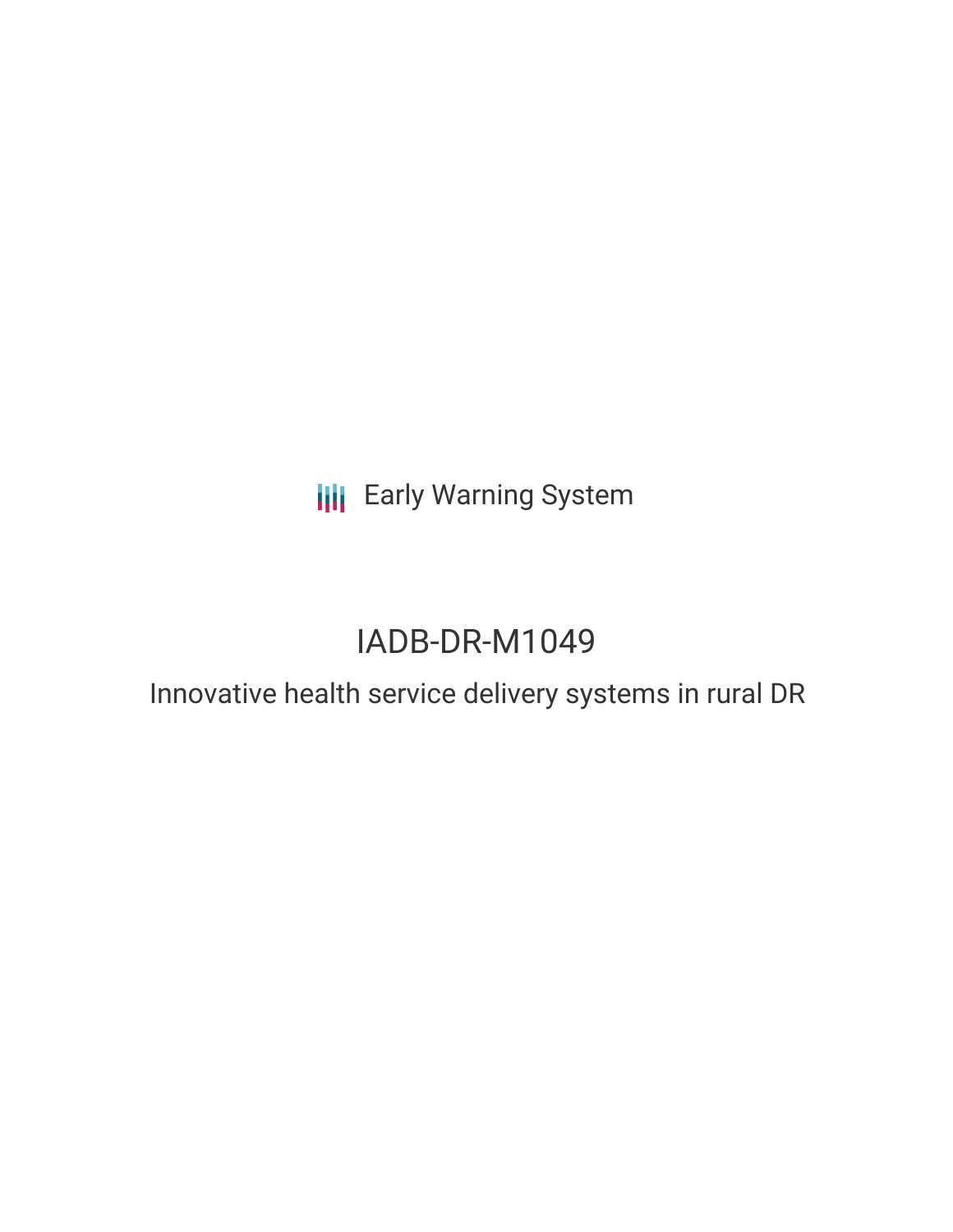

## **Quick Facts**

| <b>Countries</b>               | Dominican Republic                          |
|--------------------------------|---------------------------------------------|
| <b>Financial Institutions</b>  | Inter-American Development Bank (IADB)      |
| <b>Status</b>                  | Active                                      |
| <b>Bank Risk Rating</b>        | С                                           |
| <b>Voting Date</b>             | 2016-03-24                                  |
| <b>Sectors</b>                 | Education and Health, Technical Cooperation |
| <b>Investment Type(s)</b>      | Grant                                       |
| <b>Investment Amount (USD)</b> | $$0.54$ million                             |
| <b>Project Cost (USD)</b>      | $$1.15$ million                             |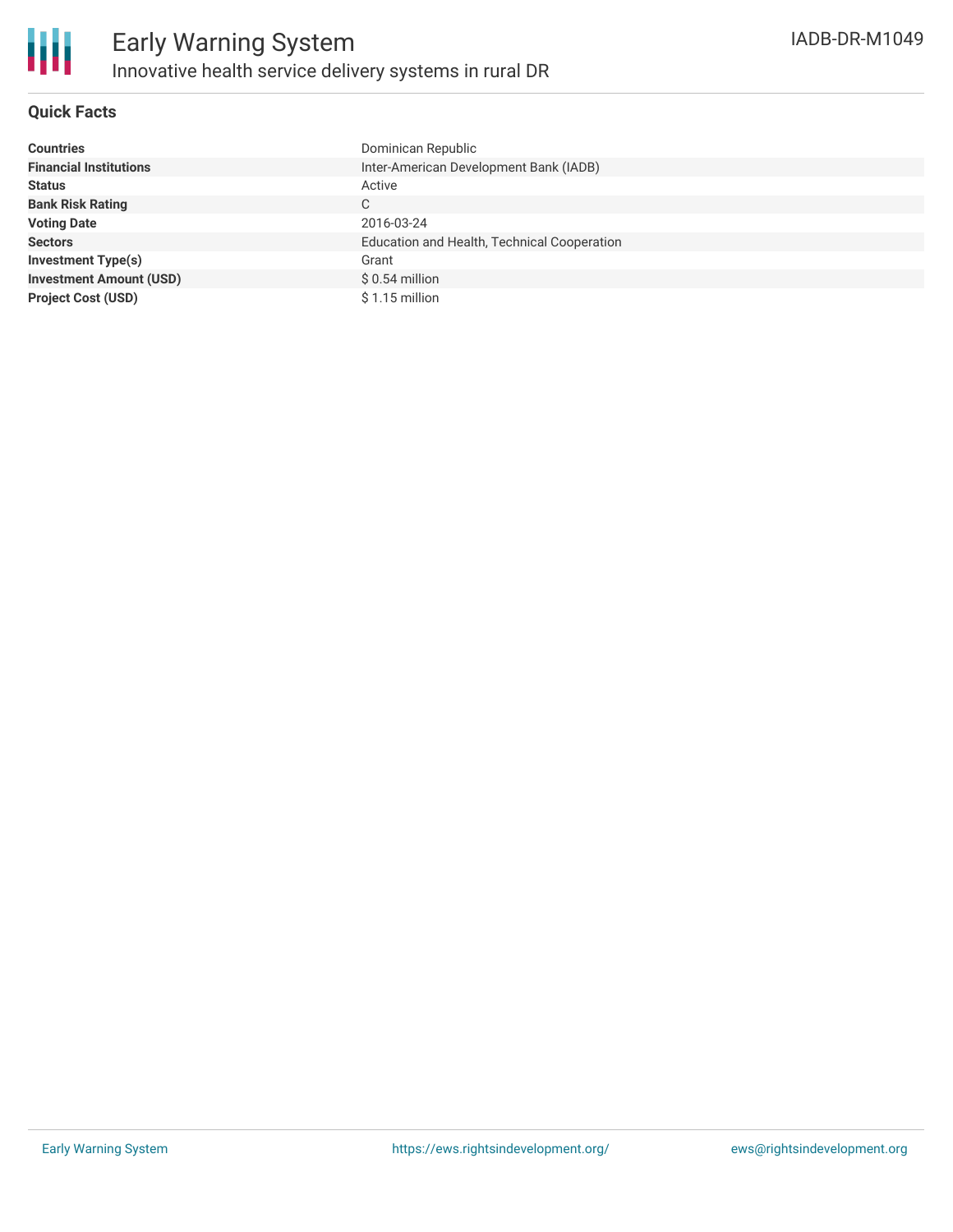

## **Project Description**

From the IDB: "The final impact objective of the project is to improve local primary health services in rural Dominican Republic through a cost-effective model that increases access and program coverage. The result objective is to increase the response capacity of UNAPs through a more efficient collection and transportation system of diagnostics and healthcare goods using UAVs in San Juan de la Maguana."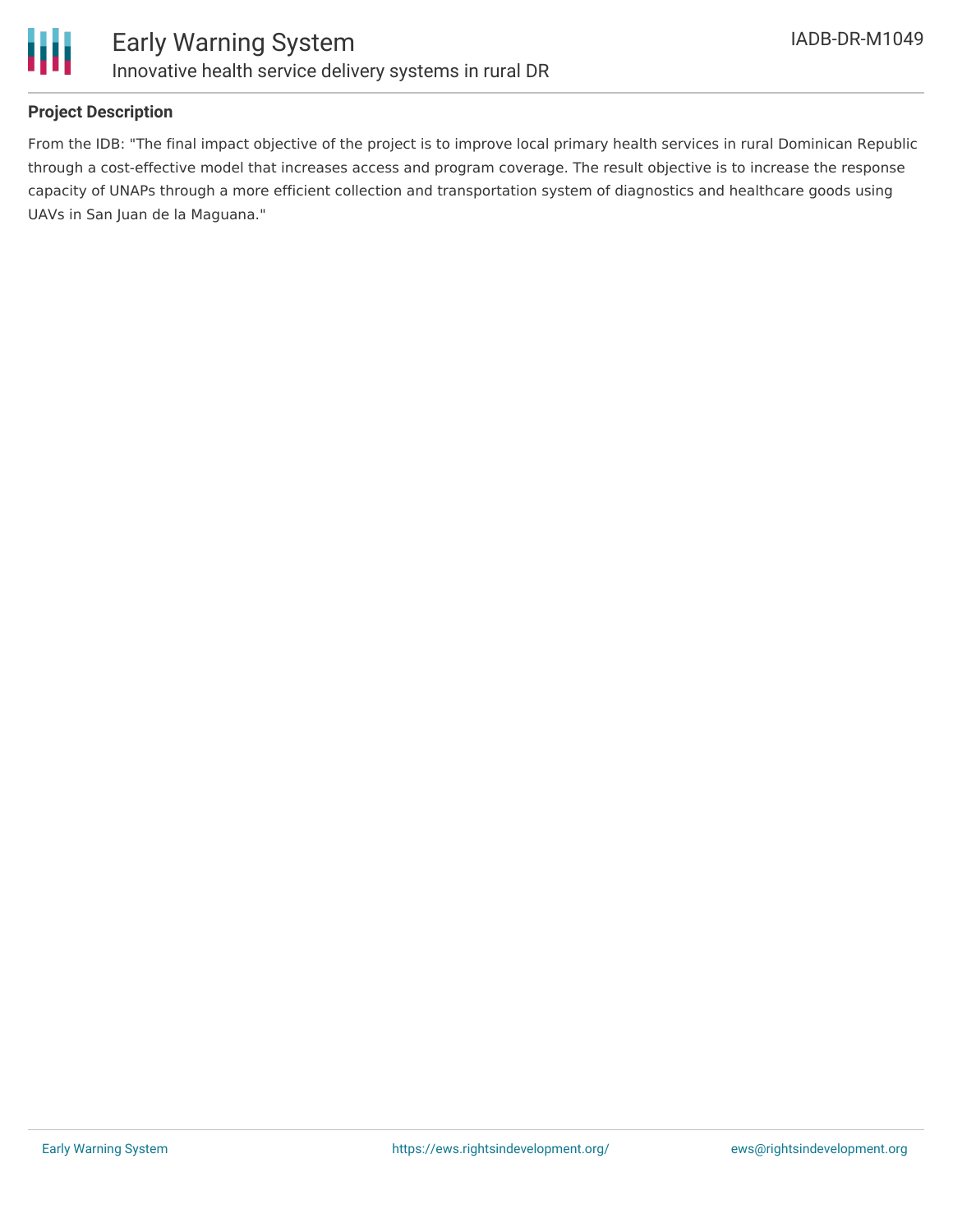

# Early Warning System Innovative health service delivery systems in rural DR

#### **Investment Description**

• Inter-American Development Bank (IADB)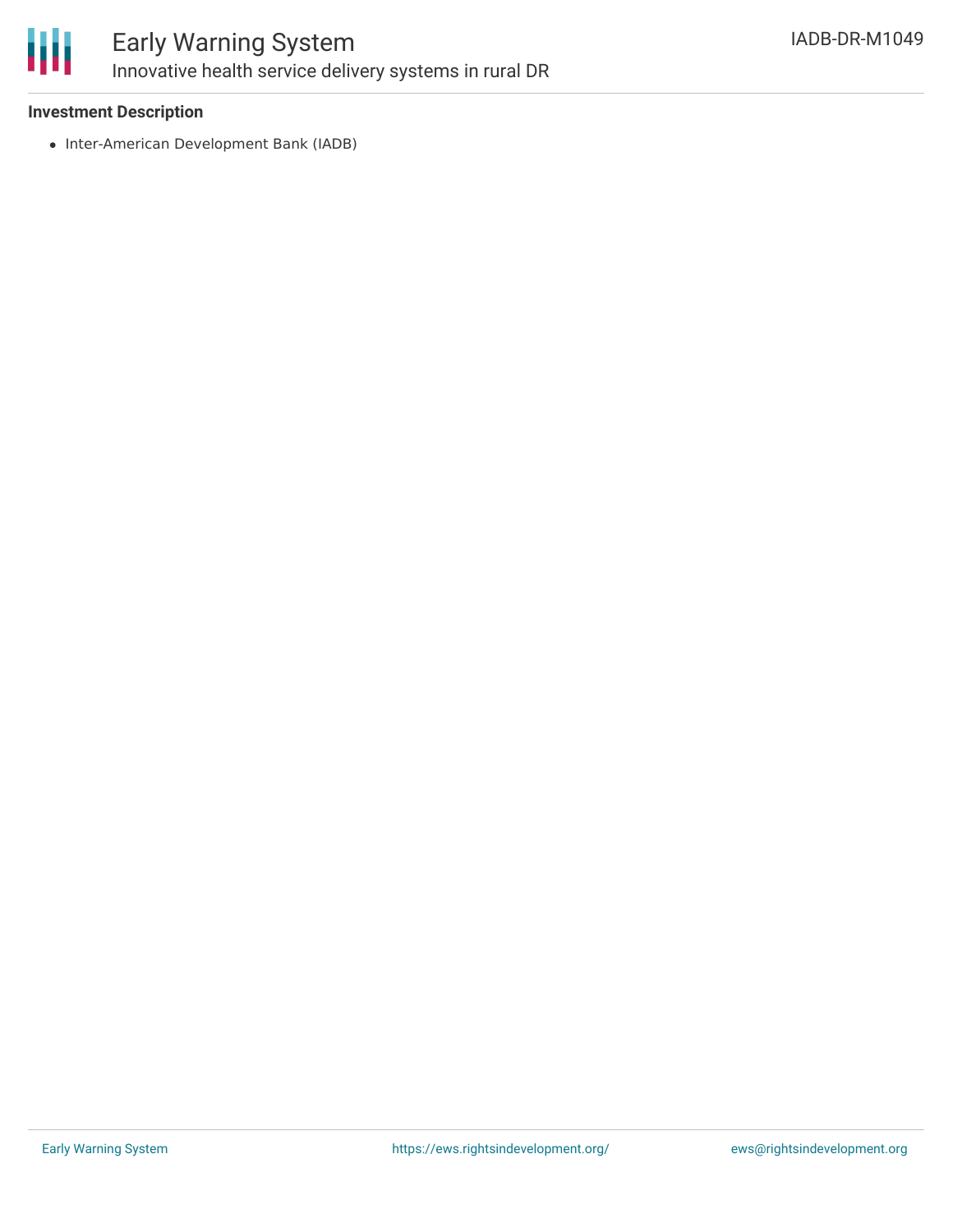## **Contact Information**

#### ACCOUNTABILITY MECHANISM OF IADB

The Independent Consultation and Investigation Mechanism (MICI) is the independent complaint mechanism and fact-finding body for people who have been or are likely to be adversely affected by an Inter-American Development Bank (IDB) or Inter-American Investment Corporation (IIC)-funded project. If you submit a complaint to MICI, they may assist you in addressing the problems you raised through a dispute-resolution process with those implementing the project and/or through an investigation to assess whether the IDB or IIC is following its own policies for preventing or mitigating harm to people or the environment. You can submit a complaint by sending an email to MICI@iadb.org. You can learn more about the MICI and how to file a complaint at http://www.iadb.org/en/mici/mici,1752.html (in English) or http://www.iadb.org/es/mici/mici,1752.html (Spanish).